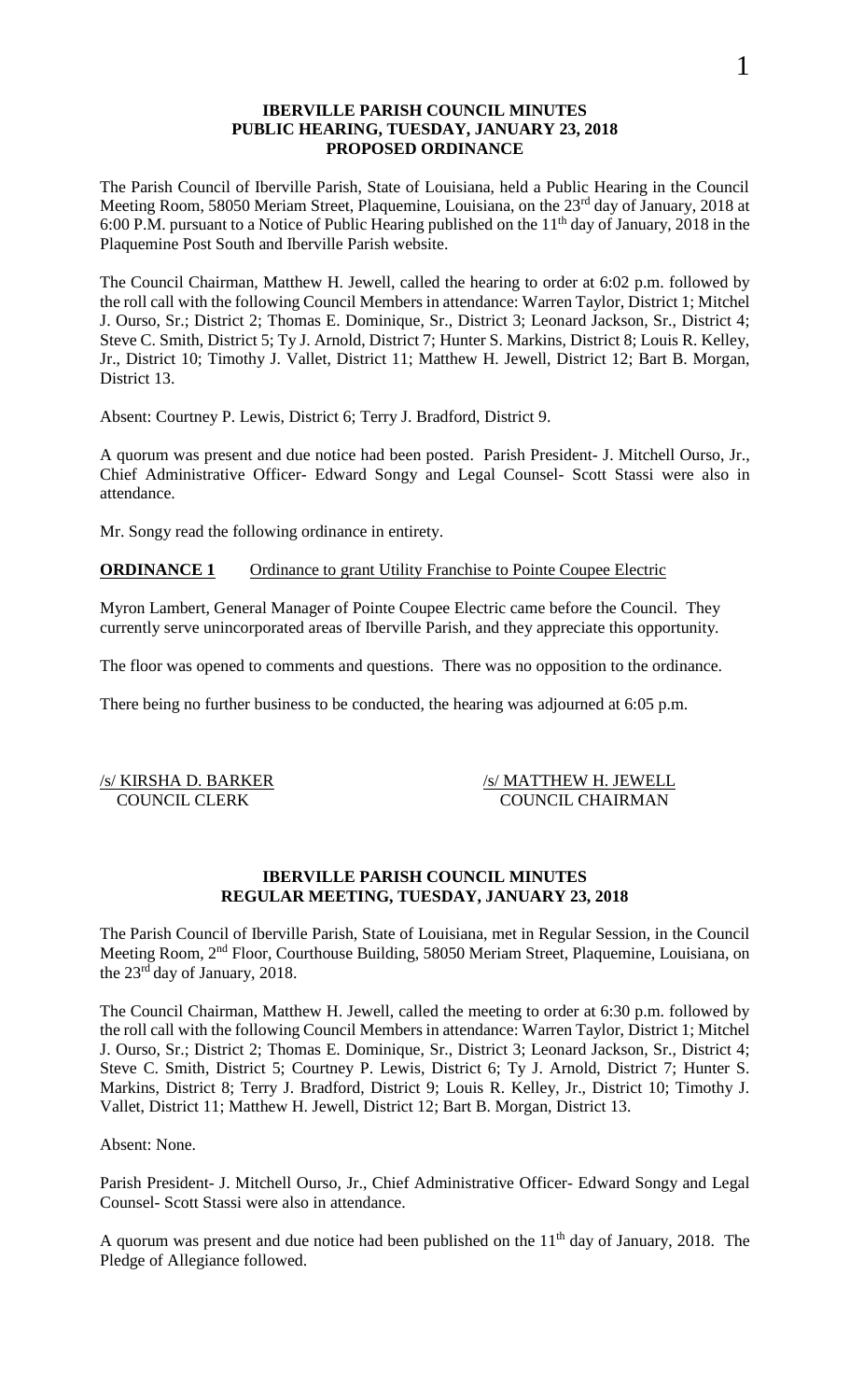Council Chairman Jewell called for anyone wanting to make public comments to register with the Clerk. No one registered to speak.

## ELECTION OF COUNCIL CHAIRMAN

Legal Counsel, Scott Stassi came forward to open the floor for nominations for Chairman of the Iberville Parish Council.

Upon a motion by Councilman Vallet, and seconded by Councilman Kelley, it was moved to nominate Councilman Jewell for Council Chairman.

Councilman Vallet moved to close the nominations for Council Chairman, seconded by the Council. The motion was unanimously approved by the Council.

Councilman Matthew Jewell is declared Council Chairman. Chairman Jewell thanked the Council for the confidence they have placed in him as the Council Chairman.

#### ELECTION OF COUNCIL VICE CHAIRMAN

Chairman Jewell opened the nominations for Council Vice Chairman.

Upon a motion by Councilman Kelley, and seconded by Councilwoman Lewis, it was moved to nominate Councilman Taylor for Council Vice Chairman.

Upon a motion by Councilman Jackson, and seconded by Councilman Markins, it was moved to close the nominations for Council Vice Chairman. The motion was unanimously approved by the Council.

Councilman Warren Taylor is declared Council Vice Chairman. Vice Chairman Taylor thanked the Council for this honor.

#### PRESENTATIONS AND APPEARANCES

None.

#### APPROVAL OF MINUTES

Upon a motion by Councilman Taylor, and seconded by Councilman Markins, it was moved to wave the reading of the minutes of December 19, 2017 and approve as written. The motion having been duly submitted to a vote was duly adopted by the following yea and nay votes on roll call:

YEAS: Taylor, Ourso, Dominique, Jackson, Smith, Lewis, Arnold, Markins, Bradford, Kelley, Vallet, Morgan.

NAYS: None. ABSTAIN: None. ABSENT: None.

The motion was declared adopted by the Chairman.

#### PRESIDENT'S REPORT

President Ourso reported on the following:

- President Ourso congratulated Chairman Jewell and Vice Chairman Taylor.
- During the recent freeze the East Iberville residents were locked out of their gas meters by Federal law. President Ourso stated the Mayor of Denham Springs and the Mayor of Walker assisted the Utility Department in getting the residents back onto their meters. He personally sent a thank you letter to both Mayors and will forward their contact information to the Council Clerk to also send a letter of appreciation.
- The substantial completion for the Parish jail was signed today. The Parish inmates will be transported back to the Parish jail in February.
- The drawings for the proposed Bayou Sorrel and Bayou Pigeon Fire Department should be complete within the next 45 days.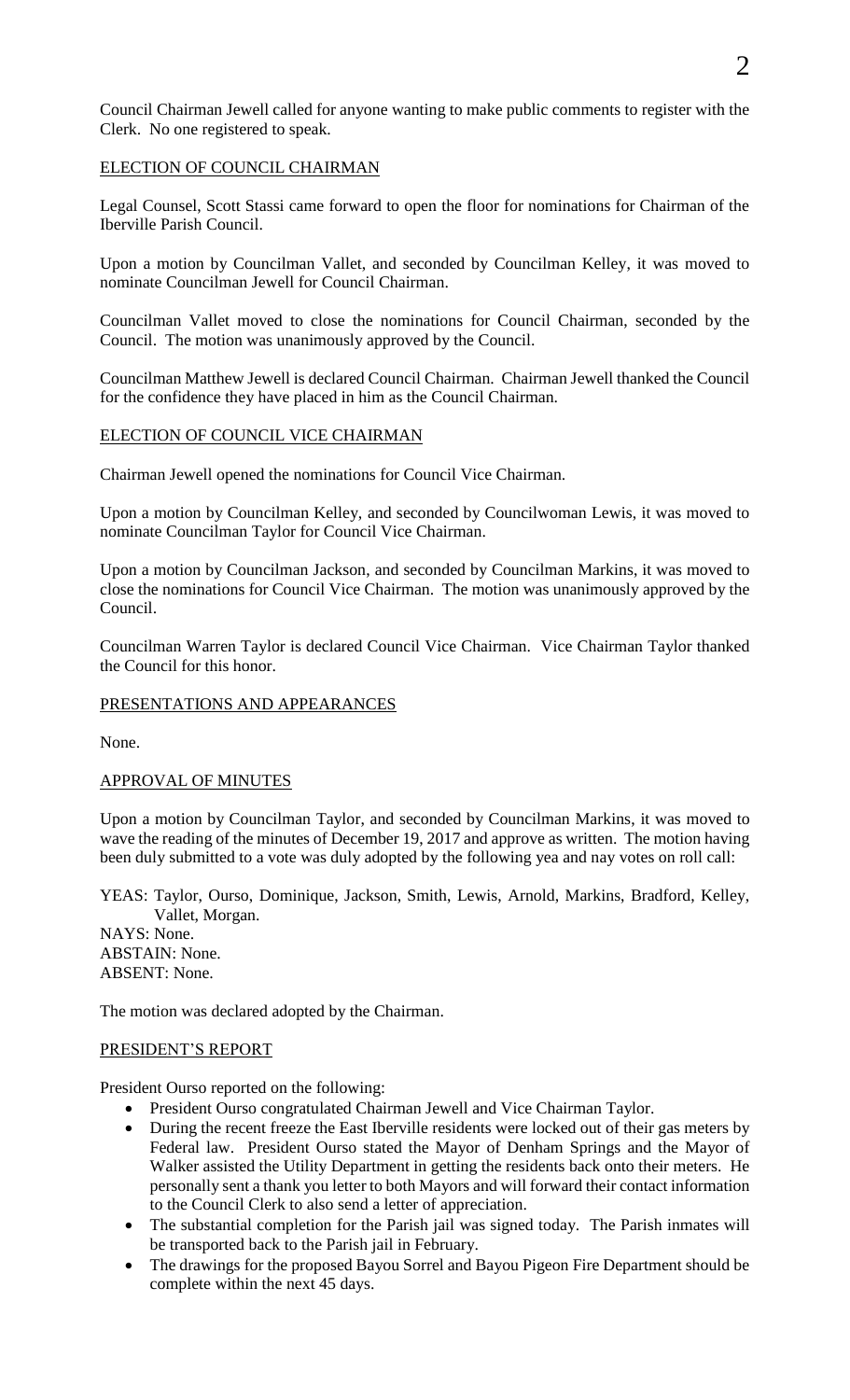- The parapet renovations are still underway. The squares that were cut in the white outer wall will be weep holes to allow the water to drain every 24 inches.
- The Alligator Bayou Floodgate renovations are predicted to be finished on time. Pictures were presented to the Council of the construction's progress.
- President Ourso announced that Walgreens has signed a purchase agreement for the old shopping center that is located behind Taco Bell and across from Popeye's. It was agreed to have the building torn down. Construction is expected to begin later this year.

Councilman Morgan and Councilman Jackson thanked President Ourso, Mr. Mark Migliacio, and the Utility Department for their hard work during the freeze and the gas outage.

#### CHAMBER OF COMMERCE REPORT

Mr. Hank Grace thanked the Council members for attending the Chamber of Commerce's Annual Banquet. Mr. Grace stated the Spirit Award was presented to the family of late Mayor Lawrence "Football" Badeaux. The Chamber's Annual Planning Session for this year will be tomorrow and Mr. Hank will share those objectives at the next Council meeting. He stated as far as economics, Amazon is currently looking to build their second headquarters in the United States and the State of Louisiana offered a 6.65 billion dollar incentive package, but didn't make the cut of the 20 finalists.

#### FINANCIAL REPORT

Finance Director, Randall Dunn congratulated Chairman Jewell and Vice Chairman Taylor. He stated the Finance Department is in the process of closing out their books for 2017. All of the 2017 financial records will be given to the Auditors by May  $15<sup>th</sup>$ , and the audit will be presented to the Council in July. Chairman Jewell stated he just signed the engagement letter for Hugh Baxley & Associates which is now required by law regarding the new auditing regulations. Mr. Dunn stated they had to create a new policy and procedures book for the Finance Department and the Council is welcome to request a copy. He also announced the Finance Department won the National GFOA award for Excellence of Financial Reporting for the  $17<sup>th</sup>$  year in a row. Chairman Jewell thanked the Finance Department and stated they are doing a good job.

## OLD BUSINESS

## **ORDINANCE IPC #001-18**

GRANTING TO POINTE COUPEE ELECTRIC MEMBERSHIP CORPORATION, ITS SUCCESSORS AND ASSIGNS, THE FRANCHISE, RIGHT AND PRIVILEGE, FOR A PERIOD OF THIRTY-FIVE YEARS FROM THE DATE OF THE ADOPTION HEREOF, TO SUPPLY, IN SUCH MANNER AS IT DEEMS BEST, ELECTRIC POWER AND ENERGY THROUGHOUT THE PARISH OF IBERVILLE, LOUISIANA, AND TO THE INHABITANTS THEREOF, OR TO ANY PERSON, FIRM, OR CORPORATION, AND THE RIGHT TO ACQUIRE, CONSTRUCT, OPERATE, AND MAINTAIN SUCH PLANTS, STRUCTURES, TRANSMISSION LINES, DISTRIBUTION SYSTEMS, AND EQUIPMENT AS MAY BE USEFUL OR, NECESSARY FOR THE GENERATION, PRODUCTION, TRANSPORTATION, DISTRIBUTION, AND/OR SALE OF ELECTRIC POWER AND ENERGY THROUGHOUT THE PARISH OF IBERVILLE, LOUISIANA, AND THE RIGHT TO ERECT, OPERATE, AND MAINTAIN POLES, MASTS, SUPPORTS, WIRES, CABLES, TRANSMISSION LINES, CONDUITS, CONDUCTORS, SUBSTATIONS DISTRIBUTION SYSTEMS, AND ANY AND ALL OTHER APPLIANCES USEFUL OR NECESSARY FOR THE TRANSPORTATION AND/OR DISTRIBUTION AND/OR SALE OF ELECTRIC POWER AND ENERGY ON, OVER, UNDER, ALONG, UPON, AND ACROSS ALL OF THE PRESENT AND/OR FUTURE STREETS, ROADS, HIGHWAYS, ALLEYS, AND PUBLIC PLACES OF THE PARISH OF IBERVILLE, LOUISIANA, NOT WITHIN THE LIMITS OF ANY INCORPORATED CITY, TOWN OR VILLAGE, AND THE RIGHT TO REPAIR, REPLACE, OR REMOVE SAME, OR ANY PORTION THEREOF, AND THE RIGHT TO CONNECT ANY SUCH TRANSMISSION LINE OR DISTRIBUTION SYSTEM TO ANY OTHER TRANSMISSION LINE OR DISTRIBUTION SYSTEM FOR THE PURPOSE OF TRANSPORTING ELECTRIC POWER AND ENERGY INTO, THROUGH, OR BEYOND THE BOUNDARIES OF THE PARISH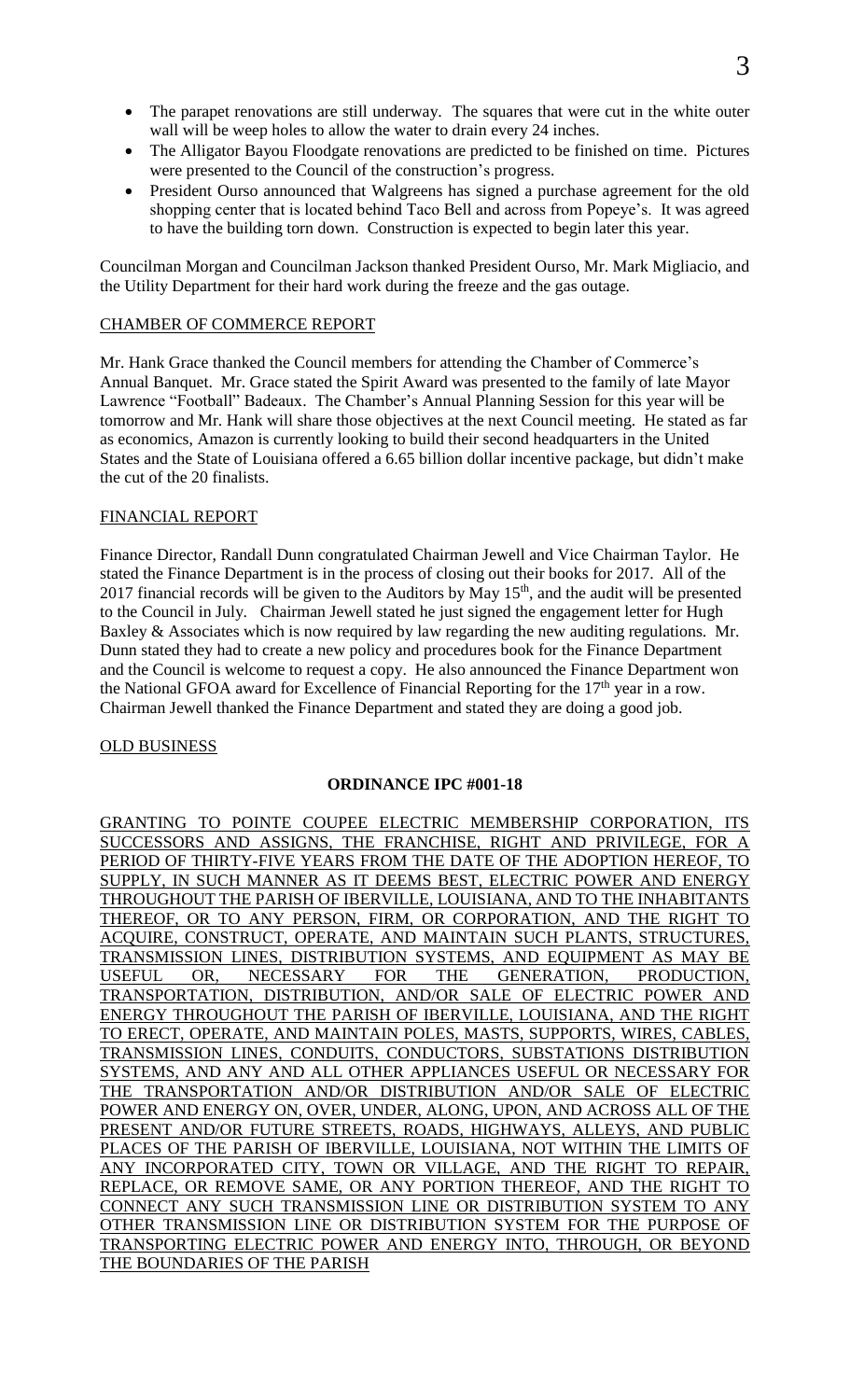SECTION 1. Be it ordained by the Iberville Parish Council, in regular session duly convened, that the Parish of Iberville, Louisiana, hereinafter called the "Parish," grants and there is hereby granted to Pointe Coupee Electric Membership Corporation, its successors and assigns, hereinafter called "Company," in addition to the rights and privileges presently in effect and enjoyed by the Company, a franchise, right, and privilege, from date of the adoption hereof, to supply electric power and energy throughout the Parish of Iberville, Louisiana, and to the inhabitants thereof, or to any person, firm, or corporation, in such manner and from such sources as the said Company deems best, and the right to acquire, construct, operate, and maintain such plants, structures, transmission lines, distribution systems, and equipment as may be useful or necessary for the generation, production, transportation, distribution, and/or sale of electric power and energy throughout the Parish of Iberville, Louisiana, and the right to erect, operate, and maintain poles, masts, supports, wires, cables, transmission, lies, conduits, conductors, substations, distribution systems, and any and all other appliances useful or necessary for the transportation and/or distribution and/or sale of electric power and energy on, over, under, along, upon, and across all of the present and/or future streets, roads, highways, alleys, and public places of the Parish of Iberville, Louisiana, not within the limits of any incorporated city, town or village, and the right to repair, replace, or remove same, or any portion thereof, and the right to connect any such transmission line of distribution system to any other transmission line or distribution system for the purpose of transporting electric power and energy into, through, or beyond the boundaries of the Parish.

SECTION 2. Be it further ordained, etc., that this Franchise is granted upon and subject to the following provisions:

1. This Franchise, so far as it applies to the use of any state highway for the purposes herein specified, shall be without effect without the written consent and approval of the Louisiana State Highway Engineer, and no work shall be undertaken by the Company on any state highway without the written consent of the State Highway Engineer in accordance with the provisions of revised statute 33:4362.

2. In maintaining its properties the Company shall not unnecessarily or unreasonably impair or obstruct the streets, roads, highways, alleys, sidewalks, and public grounds, and the Company shall, at its own expense, without unreasonable delay, make all necessary repairs to remedy any damage or remove any obstruction caused by its operations hereunder.

3. The Company shall use reasonable precautions to avoid damage or injury to persons or property, and shall hold and save harmless the Parish from all damages, losses, or expense caused by the negligence of the Company, its agents or employees, while exercising any of the rights herein granted.

SECTION 3. Be it further ordained, etc., that the Parish shall make, adopt, and enforce all ordinances necessary to protect the property and property rights of the Company owned and operated under this Franchise, and the Parish will not in any way interfere with the full legal use by the Company of the property which it now maintains or may hereafter maintain in the Parish.

SECT ION 4. Be it further ordained, etc., that this Ordinance, the public health and welfare and the public necessity requiring it, shall take effect from and after its adoption. Notwithstanding the foregoing, the Company shall file with the Parish the Company's written acceptance of this Ordinance not later than thirty (30) days from the date of its adoption.

SECTION 5. Be it further ordained, etc., that this Franchise shall be for a period of thirty-five (35) years from the date hereof, and upon exercise by the Company of any of the privileges granted by this Franchise, it shall be irrevocable.

SECTION 6. In the event that the Company contracts with any parish to pay a franchise fee on the gross receipts (includes fuel adjustment) of the Company from the sale of electric service at retail for residential and commercial purposes, the Company, upon the adoption of an appropriate, Ordinance, and upon the receipt of written notification from the President of the Parish, will pay a franchise fee in an amount which will equal the amount paid to the other parish; provided, however, that the Parish shall have the right to the franchise fee only in the event that the Parish is willing to accept all other terms and conditions of the franchise with the parish that receives the franchise fee. In no event shall the Parish have the right to increase the franchise fee to an amount in excess